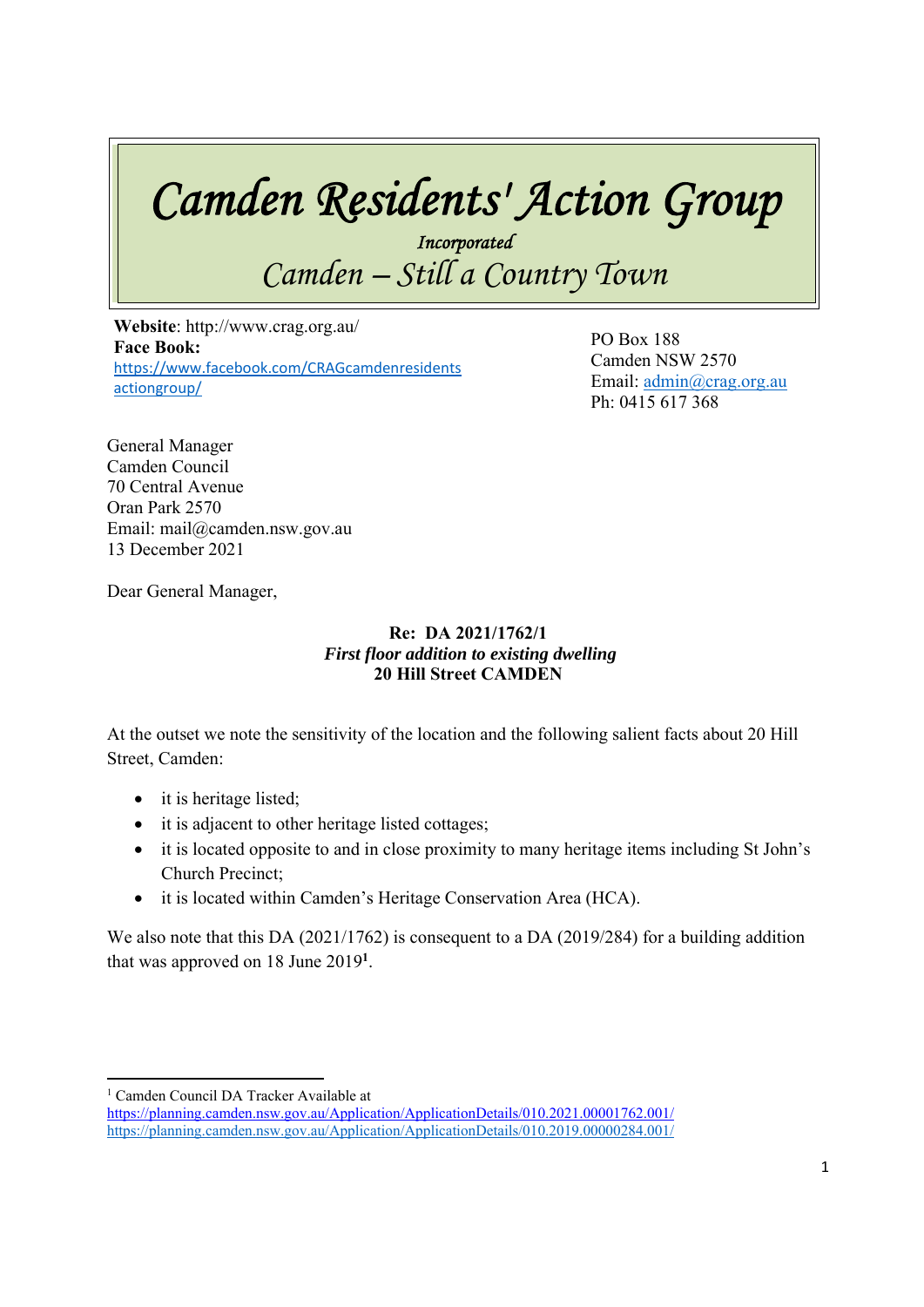The earlier 2019 DA included partial demolition of a heritage building and commercial alterations and additions. Although the site is itself heritage listed there would appear to have been no documentary explanation of the heritage impact of the alterations and additions on the integrity of the cottage. Although, we accept that the streetscape was largely unaffected, the orientation of the "skillion" roof addition and the resultant side and back perspectives of the cottage are historically inappropriate and degrade the heritage value of the cottage. We could find no attempt to justify the changes to the cottage in any publicly available documentation.



Source: *DA 2021/284 Stamped Architectural Plans M.A.D.S*

The current DA would obviate the inappropriate roof shape at the rear of the cottage, and would through the removal of unsympathetic work be consistent with the general heritage provisions of the DCP (2.16.3).

However, the additional storey would be unacceptably detrimental not only to the integrity of the cottage but also the streetscape and the HCA generally.



Source: *DA 2019/1762 Architectural Plans Adobe Drafting*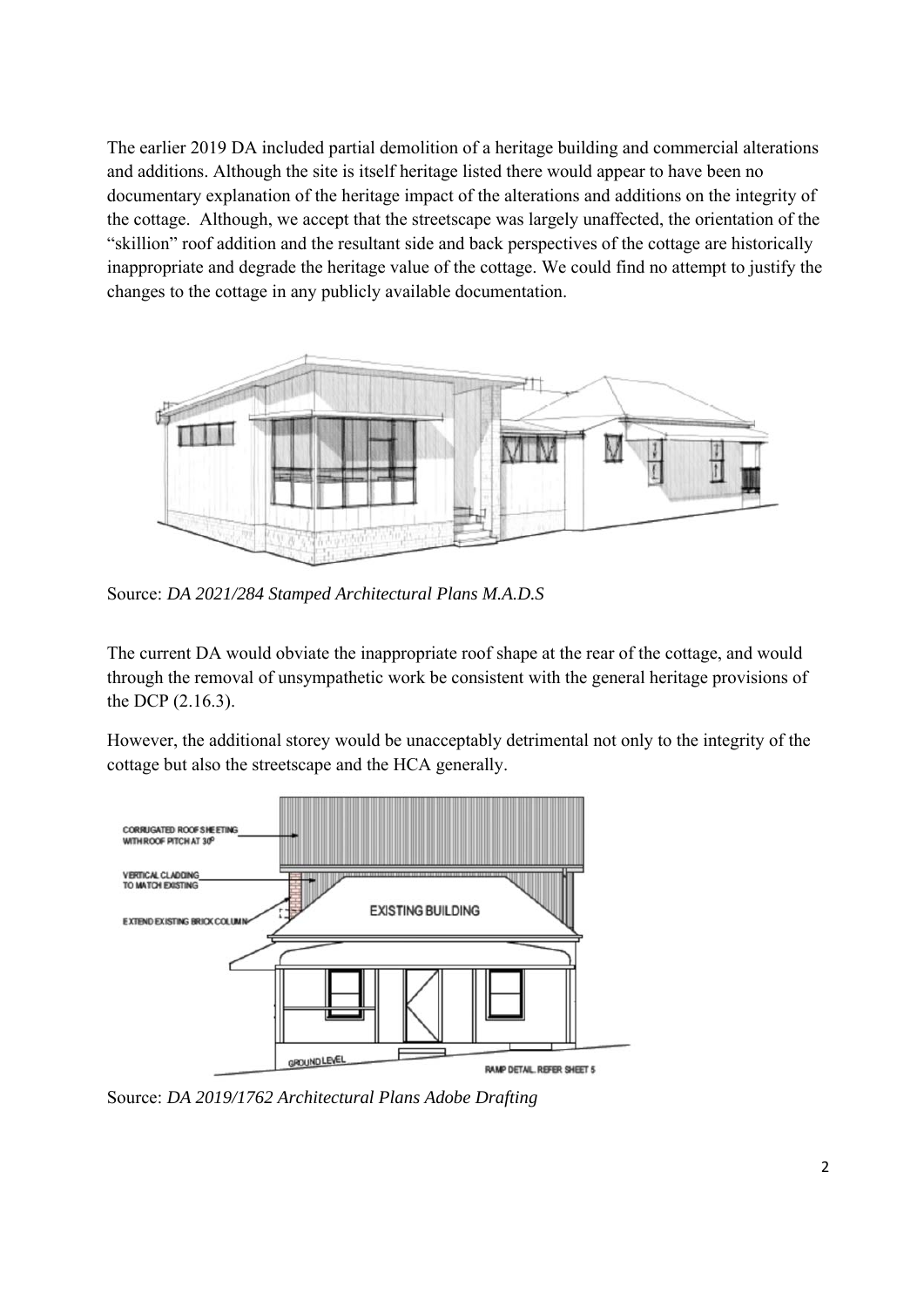## **Purpose of Proposal**

The Statement of Environmental Effects (SEE) states that the purpose of the proposal is to provide a storage area of approximately 42sqm and a relocated WC room (3sqm) necessitated by the new stairway access to the first-floor addition. Essentially, the project provides an additional 42sqm as stairs and relocation of the WC would not be needed if there was no second storey.

The proposed additional space and configuration is suitable for use other than for storage.

#### The SEE offers

*If considered necessary, a condition of development consent requiring that the proposed first floor storage area as shown on the plans is only used for storage purposes associated with the existing business can be imposed to provide further certainty and compliance.* 

Of course, depending on the type of storage required, it can be rented off-site and this could possibly be a more flexible and cost-effective option.

If the business had truly outgrown its heritage listed cottage there is always the option of moving to more suitable premises.

**We do not necessarily accept that a second storey is needed for storage or that over time the space can be limited to storage purposes.** 

**We question why the addition is designed so that negotiating stairs is necessary to access a WC, particularly for more infirm or disabled patients, staff and visitors.**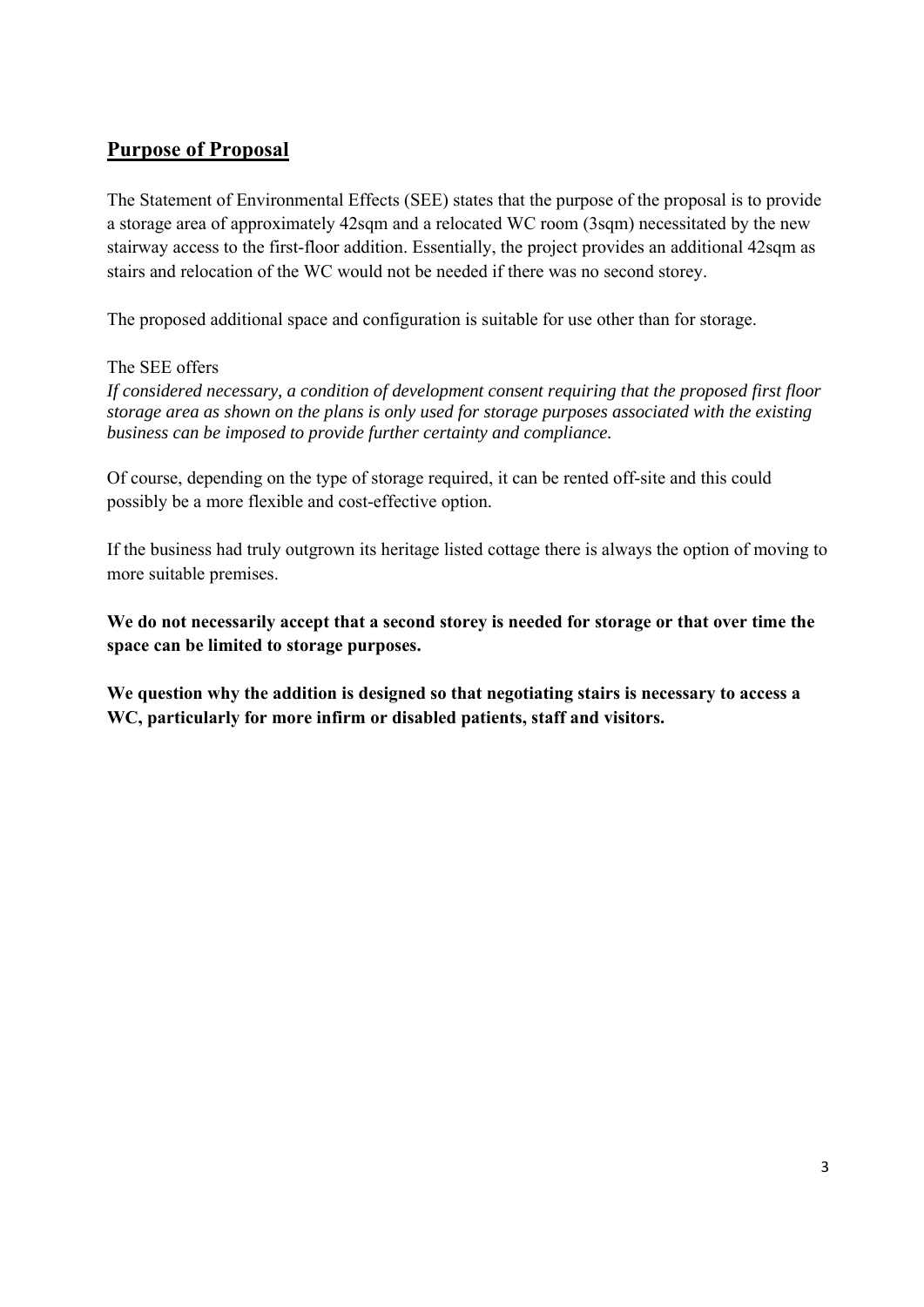## **Planning instruments**

We disagree with the conclusion of the HIS (p. 15) that

*After assessing the proposal in terms of the foregoing criteria, and the Camden LEP 2010, and associated documents, along with the requirements of the "NSW Heritage Act 1977" and "The Burra Charter", it is concluded that the construction of the proposed building extension above the ground floor level of the recently constructed existing rear section of the building is in accordance with these controls.* 

**As explained below, the proposal has not been appropriately assessed in terms of the criteria of the planning instruments.** 

## **Height**

#### *LEP 4.3 Height*

The height limit in the HCA is 7m. The SEE (3.1) states that due to its pitched roof construction, the addition will have a maximum building height at its ridge line of 7.787m. The Architectural Plans shows the height above the site point adopted for establishing levels at RL 88.844**.** 



Source: *4.6 Variation Request Figure 1 Architectural Plans, Adobe Drafting*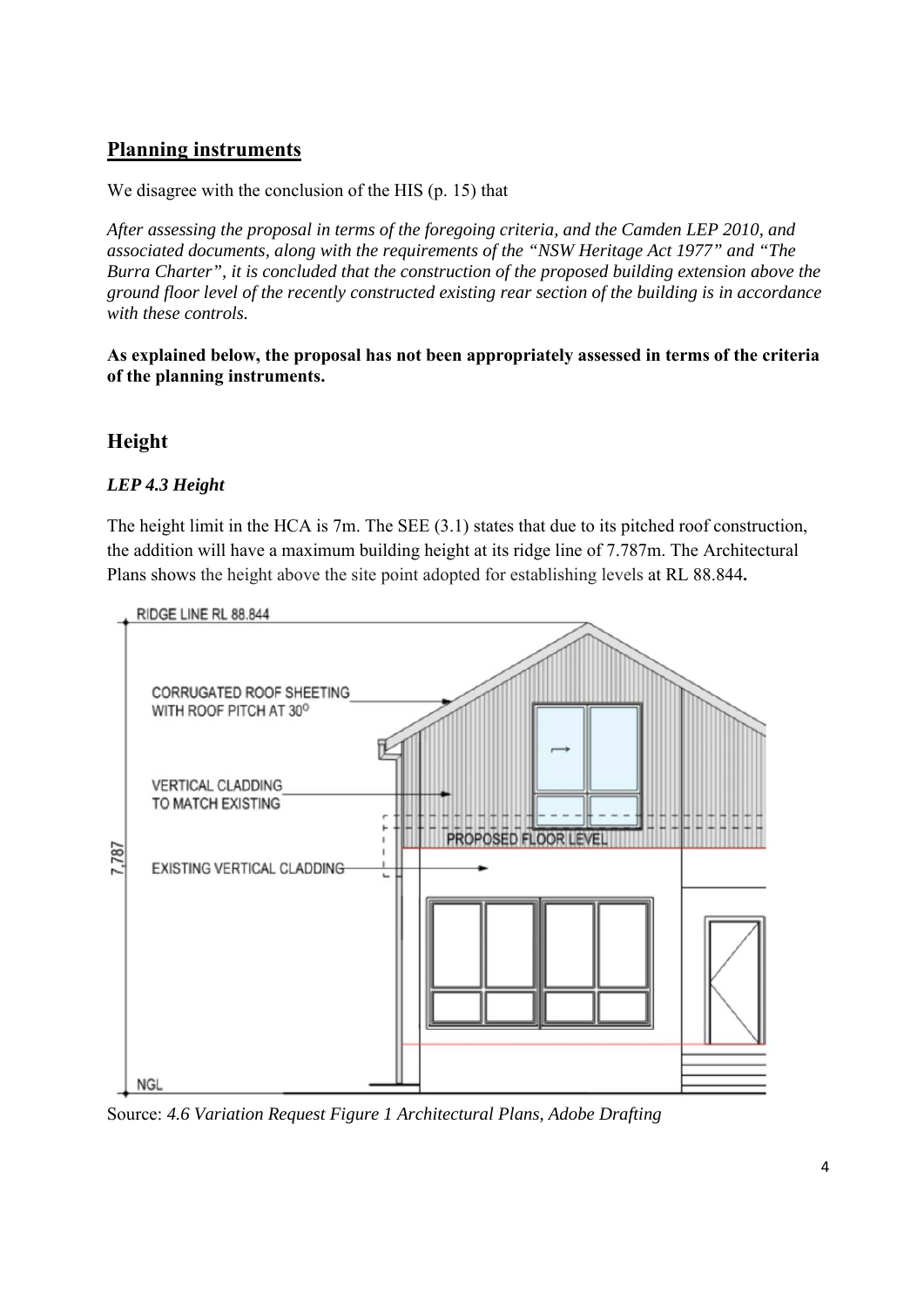**An RL of 88.844 suggests that the visual impact of the construction from particular perspectives will be significantly greater than claimed.** 

**We question why the simple need for storage space should result in such an inappropriate height exceedance.** 

**We question whether the design of the additional storey is (unnecessarily and unfortunately) dictated by the previous addition to the cottage (DA 2019/284).** 

#### *LEP 4.6 Exceptions to development standards*

The 4.6 Variation Request (p. 1) claims that

*Under an alternative building height-compliant scenario, the built form:* 

- *Would not achieve an improved design outcome compared to that proposed.*
- *Would not result in an improved streetscape or amenity outcome compared to that proposed.*
- *Would not reduce any perceived environmental impacts compared to that proposed.*

We strongly disagree. As covered in more detail below these objectives of the height standard (LEP 4.3) have not been met:

- *(a) to ensure that buildings are compatible with the height, bulk and scale of the existing and desired future character of the locality,*
- *(c) to minimise the adverse impact of development on heritage conservation areas and heritage items.*

**As evident in the drawing below, the height, bulk and scale of the addition in relation to the original cottage is excessive and is not compatible.**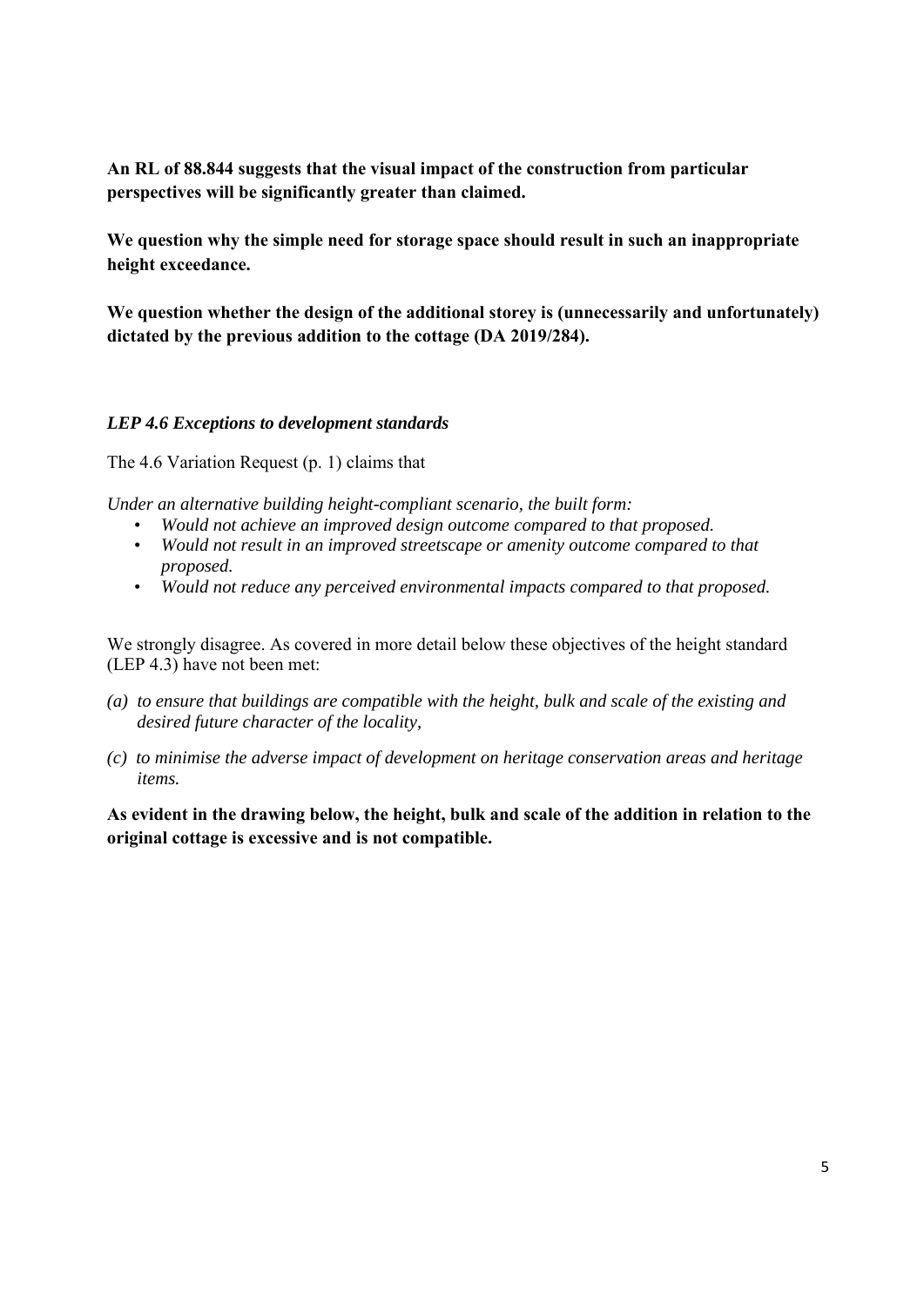

Source: *Architectural Plans, Adobe Drafting* 



As shown in the drawing referenced above the roofline oddly towers above the original cottage.

The gabled roof shape also oddly sits in relation to the lower hipped roof of the cottage. There is every aesthetic reason to minimise the imposition of the roof and certainly no reason to exceed the height limit.

**We see no compelling or special reason why the height limit needs to be exceeded and submit that the 4.6 variation request should be denied.**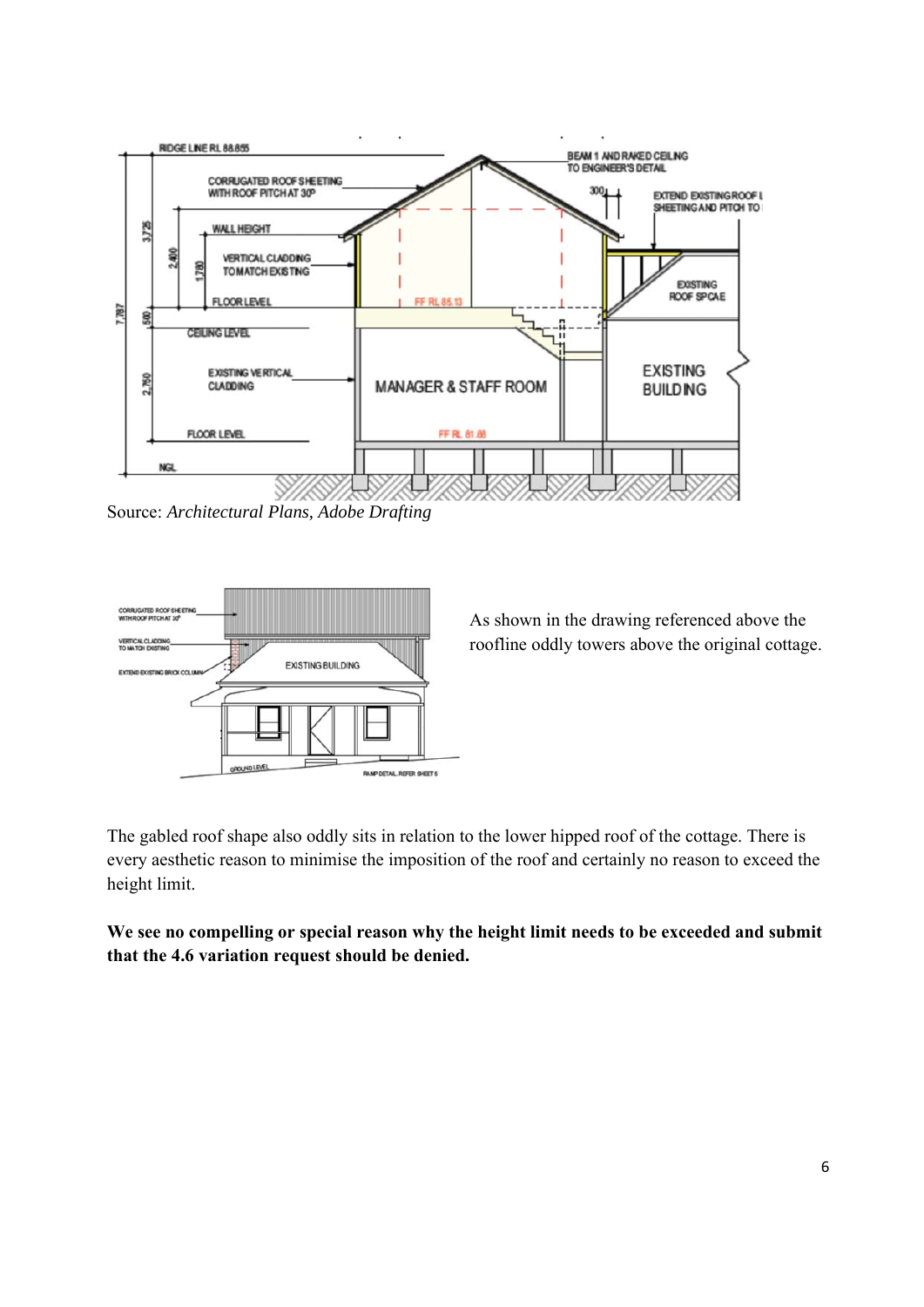## **Heritage conservation**

#### **It would seem that that the statement of significance in the cottage's heritage listing, whilst referred to in the HIS, has not been addressed. This listing states**

*This line of simple, neat, and pleasing cottages along Hill Street, leading up to St. Johns Church, are representative of late nineteenth-century country town cottages. They are remarkably consistent in quality and form a good group.* 

**There is no explanation of how what is proposed does not detract from the cottage itself and its contribution to the streetscape's significance. A large disproportionate and oddly shaped second storey, much higher than the simple town cottage, cannot contribute and must reduce the significance of the immediate area and the HCA, including the approach to state-listed St John's Precinct.** 

We note that the accompanying Heritage Impact Statement (HIS) and DCP Assessment Table (DCP Table) make the similar claim that the proposal is not of detrimental heritage impact.

We have studied both and contend they provide unsubstantiated opinion and no evidence or analysis to support that claim or the following conclusions drawn in the HIS (p. 15):

- *The proposed building extension has been designed with forms and materials to be used that are drawn from and reflect architectural elements that characterise the existing building as well as nearby buildings.*
- *The proposed building extension is in keeping with other nearby developments that are located within the Camden Town Centre Conservation Area, as well as the adaptive reuses that have occurred to other properties located in Hill Street.*
- *The streetscape of Hill Street will remain unaltered as the presentation of the site (including the original cottage and the relatively recent building extension) to both the street and neighbouring properties will be similar to and consistent with the bulk, scale, shape, form and materials used in adjacent buildings.*

**As covered further below we strongly refute these claims as being without foundation.** We submit that they are at best wishful thinking and at worst self-serving.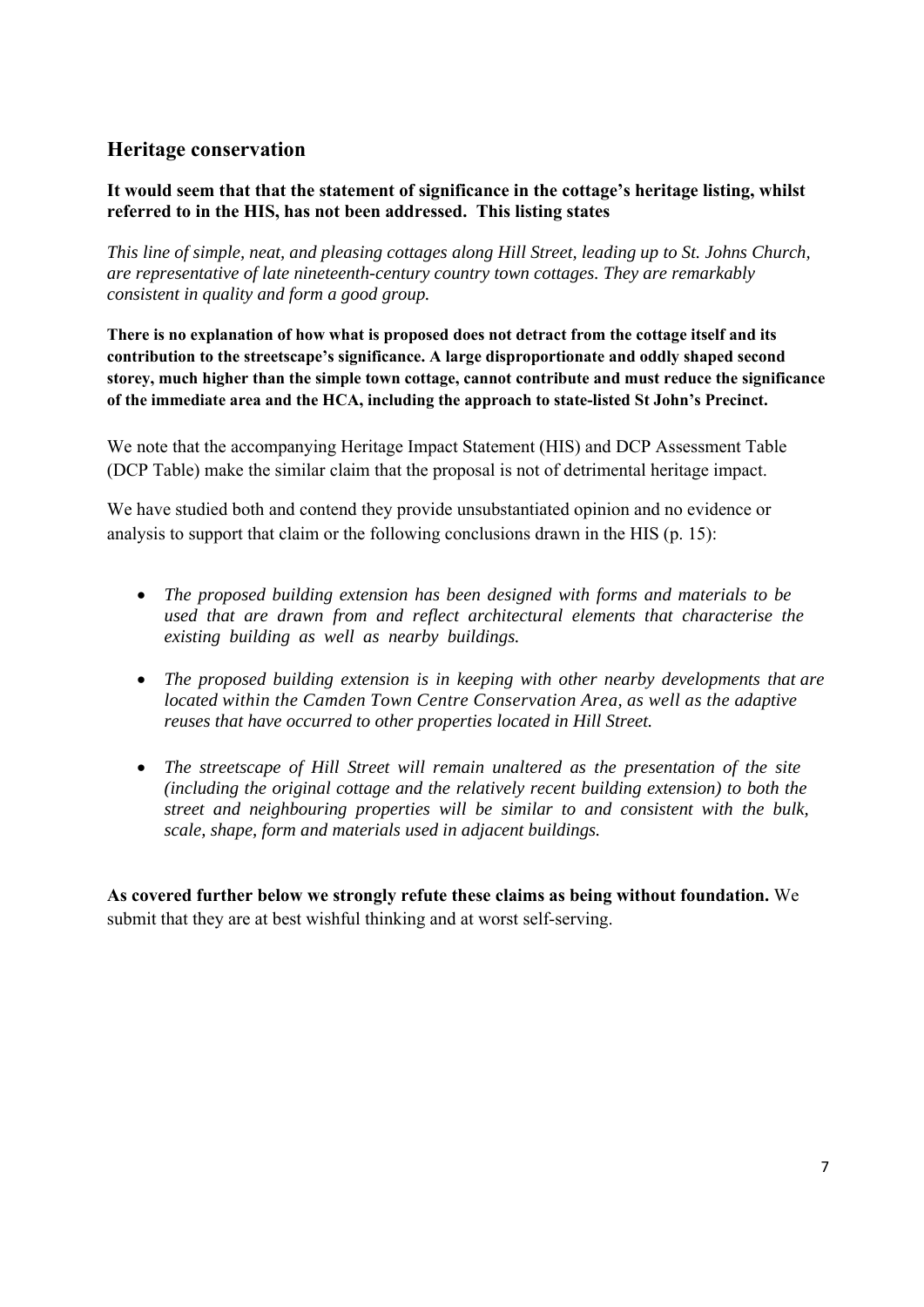#### *LEP 5.10 Heritage conservation*

As explained above under *Height* and further below, the proposal is inconsistent with the original cottage, the streetscape and HCA. Conservation of heritage significance of heritage items and the conservation area is not achieved by the proposal.

#### *DCP 2.16 Environmental Heritage*

The proposal has not paid due regard to the guidance of the Burra Charter (2.16.2). In referencing the Burra Charter (pp.14-15) the HIS fails to acknowledge a number of relevant articles including Articles 8 (the need to protect and conserve the setting of the place); 15 (change and the importance of conserving cultural significance and respecting all aspects of a place's cultural significance, including fabric of different periods and associations); 21 (the need to have minimal impact on the cultural values and significance of the place).

Whilst referencing Article 22 which applies to new work, the HIS fails to reference or follow its New Work Practice Note<sup>2</sup> which requires that work should comply with the Charter and

- *Not adversely affect the setting of the place (Article 8)*
- *Have minimal impact on the cultural significance of the place (Article 21.1)*
- *Not distort or obscure the cultural significance of the place, or detract from its interpretation and appreciation (Article 22.1)*
- *Respect and have minimal impact on the cultural significance of the place (Article 22.2).*

The DCP Table (2.16.2, pp. 1-2) further states in relation to assessment against the Burra Charter that the proposal:

- will not result in a diminishing of the heritage value of the house;
- is designed with forms and materials reflecting architectural elements of the existing building;
- will leave the streetscape unaltered due to the extension as both the street and neighbouring properties are and will be of similar bulk, scale, shape and form.

None of these claims are evidenced or justified.

This proposal fundamentally changes the streetscape and HCA setting; it detracts from the interpretation and appreciation of the cultural significance of the HCA and the cottage's contribution to it. It also insults the integrity of the cottage in its own right. The imposition of a non-characteristic and over-height roofscape changes the façade and side and rear perspectives of the heritage listed cottage.

#### **The proposal is not consistent with the Burra Charter because the cultural values and significance of the heritage items of the cottage and the HCA are not conserved.**

<sup>2</sup> Australia ICOMOS *Practice Note Burra Charter Article 22 — New Work* Available at https://australia.icomos.org/wp-content/uploads/Practice-Note\_Burra-Charter-Article-22-New-Work.pdf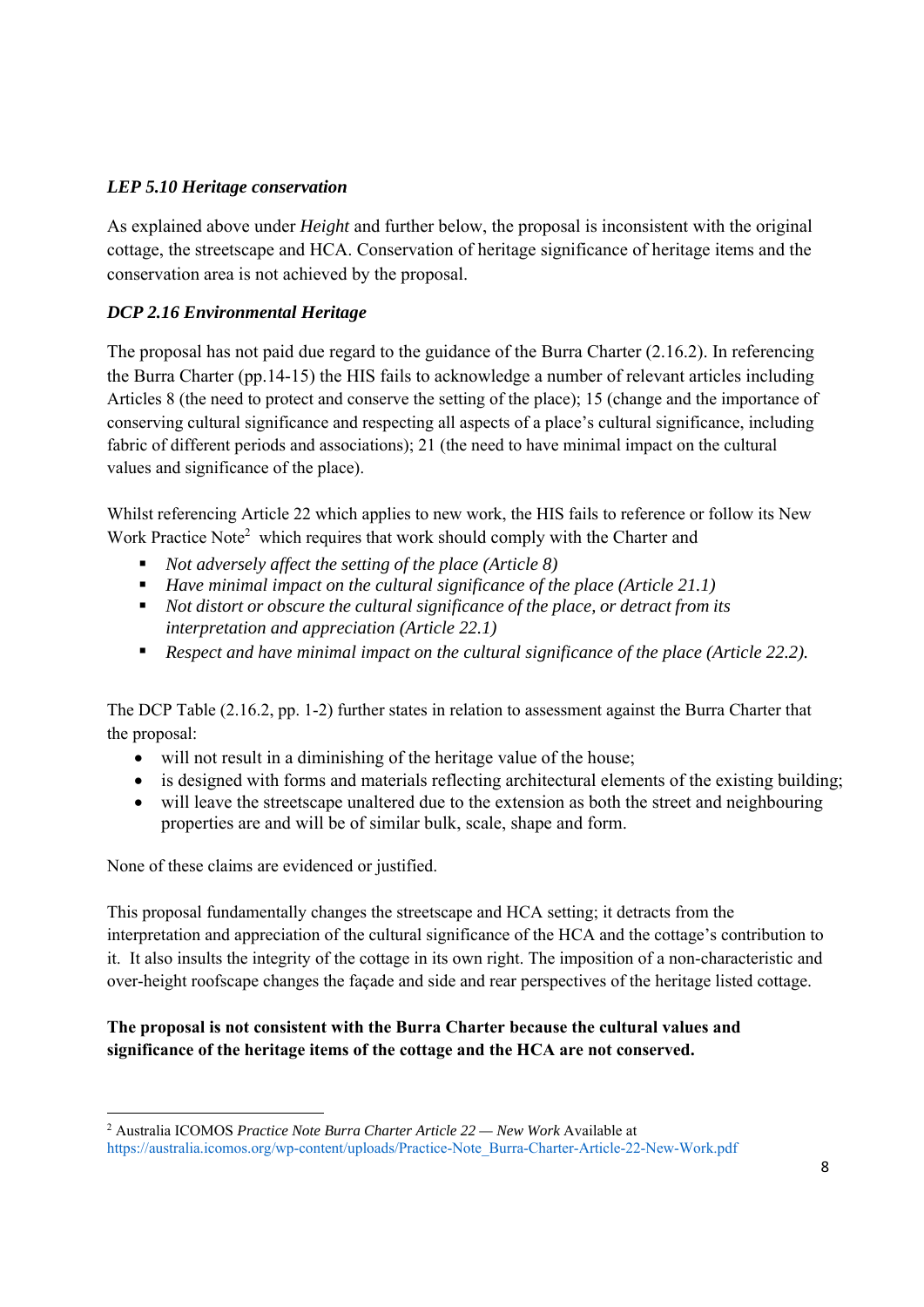The DCP controls for *Roofs and Roofscape*<sup>3</sup> specifically state that the existing pattern, pitch, materials and details of original roof forms within the Heritage Conservation Area must be retained and that secondary roof forms should be subservient in form, scale and location to the main roof.

The second storey roofline is not subservient nor does it reflect the existing roof forms of the cottage or streetscape.

The HIS (p. 11) states: *The design of the proposal is reflective of the bulk, scale, height, form and materials used in nearby similar buildings.* 

This claim is not evidenced. We consider it to be untrue as we are unaware of any similar additions in Hill Street, particularly ones that change the scale, height and form of the façade and unusually attach a gabled roof of greater height to a lower hipped roof.

The DCP for the conservation area<sup>4</sup> also requires compatibility of additions with and retention of existing cottage dominated streetscapes.

The HIS (p. 12) makes the statement that *the streetscape will therefore remain intact and unchanged as a result of the proposal.* We strongly disagree. Self-evidently, as demonstrated in the drawings referenced above, the roofline of the cottage dominated streetscape, an important element of the history and human scale of the HCA is detrimentally changed.

The HIS (p. 14) also claims

 *The proposed building extension is of a similar size, scale, form and materials as adjacent residential and commercial buildings.* 

 *The proposed form, shape and materials to be used in the proposal are widely used in nearby buildings of Camden and the surrounding areas.* 

Again, these claims are not evidenced and are easily refuted by simple observation. Adjacent cottages have no similar building extensions and the proposed form and shape are certainly not widely used in nearby buildings, if at all.

3 Camden DCP *2.16.3 General Heritage Provisions: Controls- Roofs and Roofscape* Available at

https://dcp.camden.nsw.gov.au/general-land-use-controls/environmental-heritage/general-heritage-provisions/ 4

Camden DCP *2.16.4 Camden Heritage Conservation Area Control 8*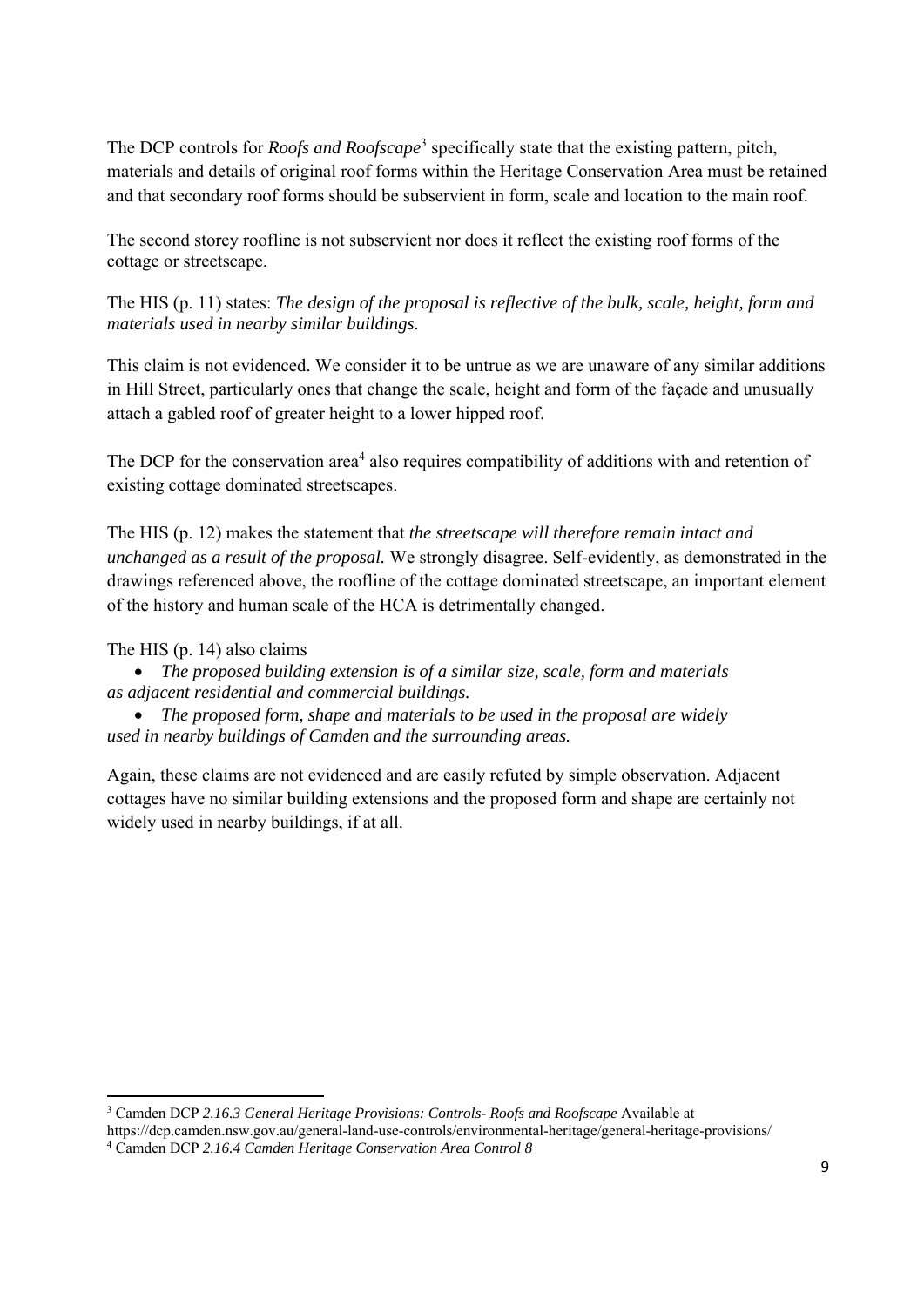#### *DCP 5.3 Camden Town Centre Development Controls*

The DCP<sup>5</sup> also adopts the Camden Town Centre Urban Design Framework (UDF), which defines the HCA's unique character and desired future character. Surprisingly the UDF, whilst quoted for its description of Camden's history, is not addressed in the HIS for compliance although the DCP states:

*Development within the B4 Mixed Use zone at Camden must be consistent with the Camden Town Centre Urban Design Framework*.

#### **The HIS presents no argument or evidence as to how the DA is consistent with the UDF.**

The DCP Table makes one reference to the UDF in its statement that the proposal *…is consistent with the Camden Town Centre Urban Design framework as its materials, design and colours will integrate into the site and would not give rise to any undue impacts on views, vistas, acoustic or amenity.*

#### **This statement is an unsubstantiated opinion, not an explanation of consistency with the UDF.**

The roof design, as already covered, is unusual and does not integrate appropriately.

The cladding material of zincalume for instance is not a traditional material, and neither is its vertical style and dark grey colour or its coverage of the walls of the addition. There is no evidence provided to support that this choice is integrative.

The proposal is not consistent with the highly contributory, low scale cottage dominated character of Hill Street and its distinct development pattern within the 1840 agricultural town as expressed in the UDF. The proposed development is not consistent with the Built Form Principle of the UDF:

#### *Protect and enhance the unique character of Camden's heritage, it's human scale and network of urban fabric ensuring all built form contributes to Camden's identity as a rural town* (p33).

The ad hoc addition of an unusually shaped second storey to the late Victorian single storey cottage within a consistent streetscape reflects pressure for urban space, not a rural town conservation area.

<sup>5</sup> Camden DCP 5.3 *Camden Town Centre Development Controls*, 5.3.2 *Camden Heritage Conservation Area*, Control 2 of *Heritage and Character*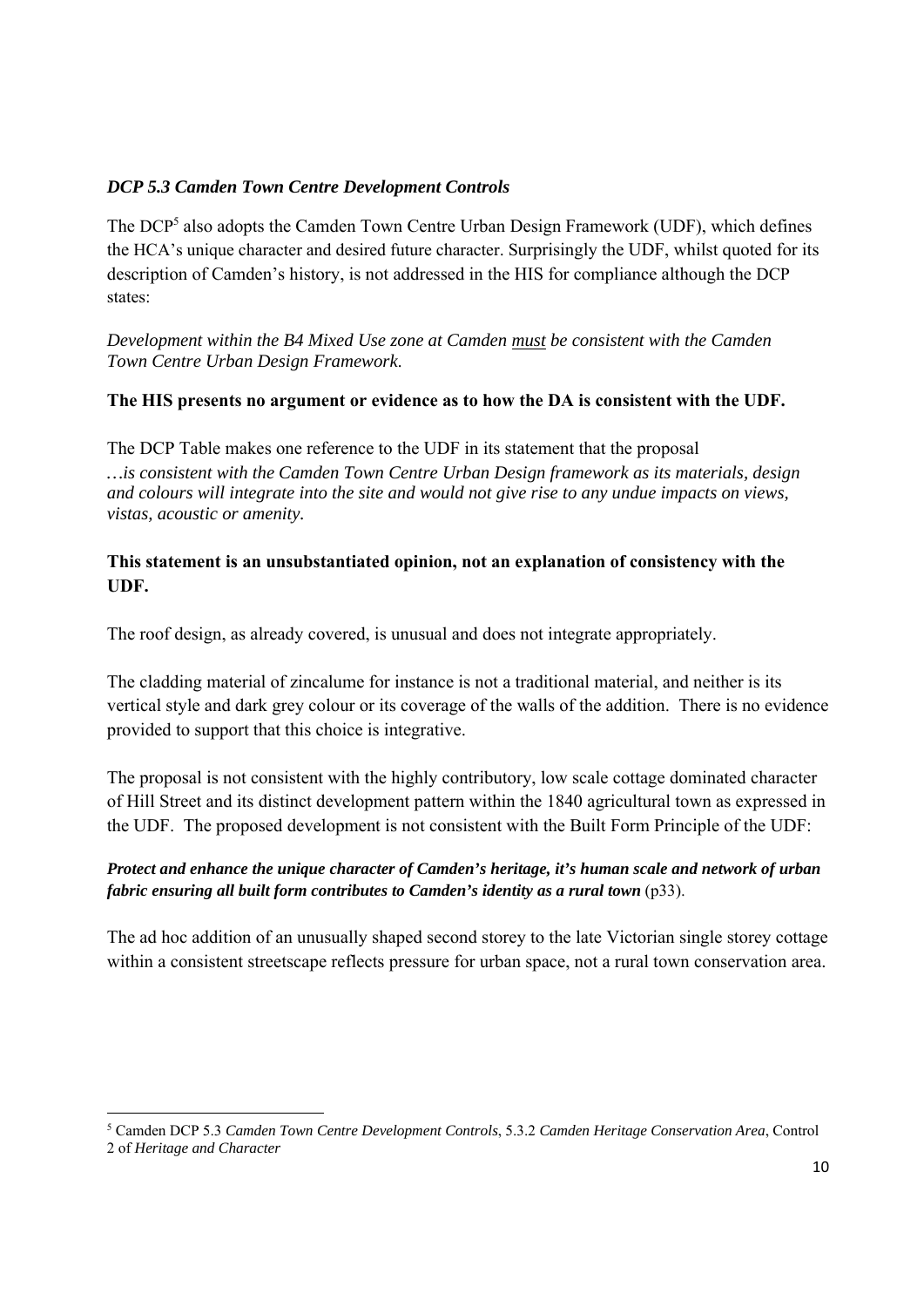# **Parking**

The SEE (4.4.4) submits that the usual additional two car parks required due to the increased floor area are not required as its use as storage will not generate demand for additional car parking. Of course, storage can generate vehicle movements, but it is not possible to estimate how much because the type of storage is not explained in the documentation.

We draw attention to the DA 2018/607<sup>6</sup> to change of use of the premises to orthodontic consulting rooms which was approved on 19 July 2018. The consent conditions require that the number of people working on the premises is to not to exceed three (3) at any given time.

According to the business website<sup>7</sup> the number of people working in the business would seem to exceed 3 with a picture showing 7 and a team list providing the background on 5. It is unlikely that at certain times the number working on the premises would not exceed 3.

The Camden LEP dictionary defines *health consulting rooms,* a subset of *health services facility,*  to mean

*premises comprising one or more rooms within (or within the curtilage of) a dwelling house used by not more than 3 health care professionals at any one time.* 

This would seem to accurately define the premises of 20 Hill Street.

The 2019 SEE (p. 12) that was lodged with DA 2019/284 indicates that the parking requirement is as for *health consulting rooms:* 3 car parking spaces per consulting room plus 1 car space per 2 employees.

The current SEE (4.4.4) refers to Table 2-5 under DCP 2.18.2 *Off Street Car parking rates/requirements* and calculates the parking requirement on GFA as set out under *Health Care* at 4 car parking spaces per  $100m^2$  GFA, which results in a deficiency of 2 spaces. It seeks a dispensation from strict application of the numerical parking requirement.

By our calculation under DCP 2019 there is an existing deficiency in the number of spaces under the land use of *health consulting rooms* because the calculation would be

## *3 parking spaces per consulting room = 9 plus 1 car parking space per 2 employees.*

Although the number of employees cannot be known with any certainty it would seem to exceed 3 as stipulated in the change of use DA (2018/607). If the number is 5 the parking requirement is 12, that is double what is currently provided.

<sup>6</sup> https://planning.camden.nsw.gov.au/Application/ApplicationDetails/010.2018.00000607.001/

<sup>7</sup> https://aestheticdentalclinic.com.au/location/camden-clinic/